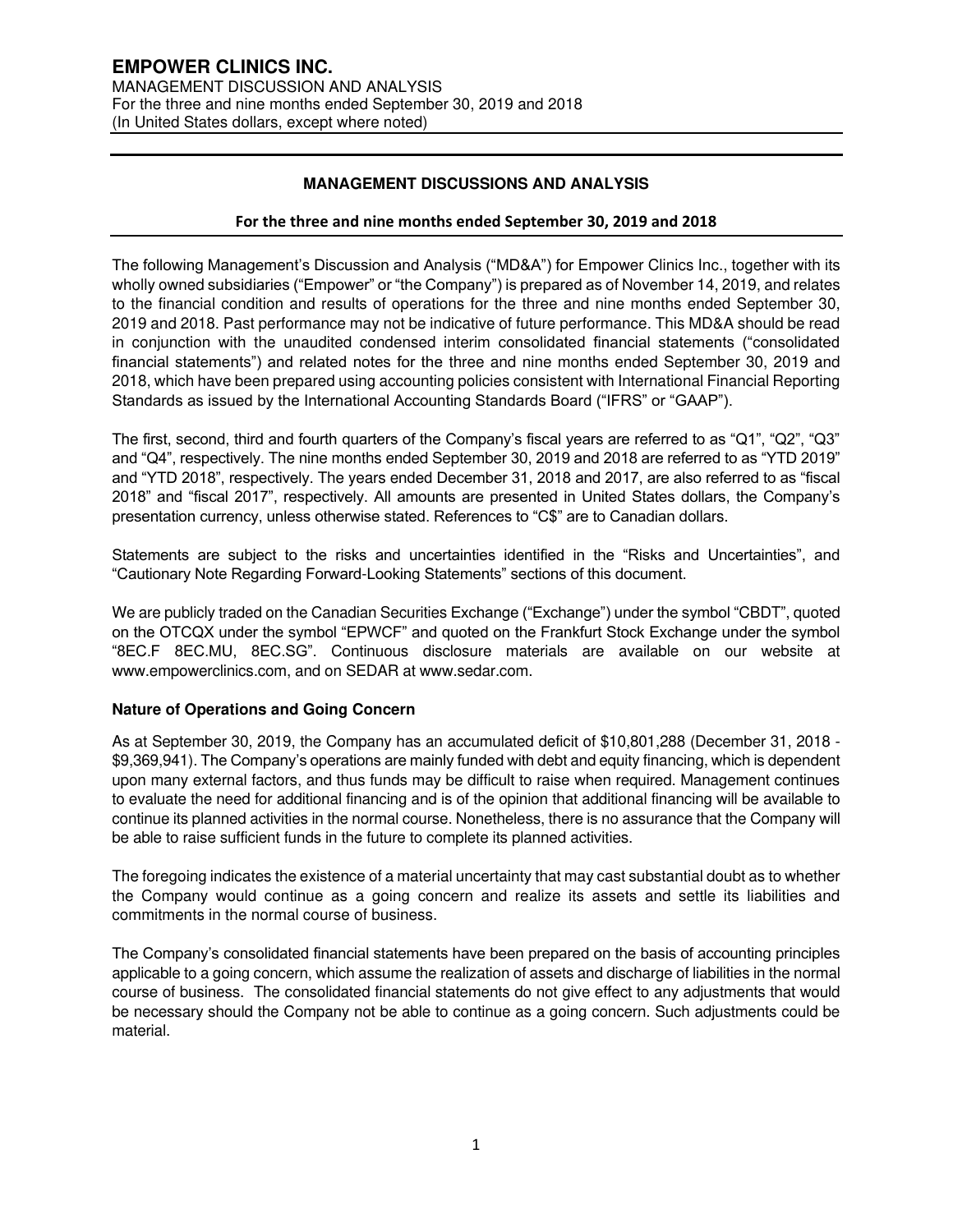# **Q3 2019 CONSOLIDATED FINANCIAL HIGHLIGHTS**

- 5,807 patient visits generating revenue of \$663,003, compared to 1,864 patient visits generating \$279,850 for Q3 2018.
- Net loss of \$504,531 or \$0.00 per share, compared to \$378,657 or \$0.01 per share for Q3 2018.
- Despite the addition of 6 clinics with the acquisition of Sun Valley, operating expenses declined to \$2,343,660, compared to \$2,523,318 for the nine months ended September 30, 2018 due to aggressive headcount cuts and facility changes.
- Cash used in operating activities for the nine months ended September 30, 2019 was \$1,819,670 or \$0.02 per share, compared to \$3,129,583 or \$0.06 per share for the nine months ended September 30, 2018.
- Cash at September 30, 2019 of \$178,578.
- Working capital deficit at September 30, 2019 of \$3,396,730.

# **Q3 2019 KEY DEVELOPMENTS**

# **Focus on CBD Product Sales**

Empower has commenced selling its proprietary line of cannabidiol ("CBD") based products called SOLLIEVO, Italian for Relief, and the Sun Valley Science brand through its network of company-owned clinics in the United States. Empower's patient base and customers will be able to purchase high margin derivative products, including CBD lotion, tinctures, spectrum oils, capsules, lozenges, patches, e-drinks, topical lotions, gel caps, hemp extract drops and pet elixir hemp extract drops. Patients and customers will be able to access Empower's home delivery and e-commerce platform through its e-commerce store at <https://www.sunvalleyhealth.com/shop/>

# **Intention to Launch CBD Extraction Facility**

The Company intends to open a fully functioning hemp-based CBD extraction facility in greater Portland, Oregon in 2019, with the first extraction system expected to have the capacity to produce 6,000 kilograms of extracted product per year. The 5,000 sq. ft. facility in Sandy, Oregon has now been secured through a 5 year lease agreement and preparations are underway to begin licensing and permit requirements to commence operations in 2019. The Company received its hemp-handlers license from the Oregon Department of Agriculture on August 6, 2019 allowing the new next phase of build-out, architectural design and building permit applications to commence.

The Company has entered into a Letter of Intent ("LOI") to form a Joint Venture Partnership ("JV") with Heritage Cannabis Holdings Corp (CSE: CANN) ("Heritage"). Terms of the LOI have Empower and Heritage each with a 50% ownership of the JV. Heritage will install extraction units and related downstream extraction equipment inside Empower's existing licensed hemp processing facility in Sandy, Oregon. In addition, Heritage will train and supervise the staff on the proprietary methods of extraction and oil production that it produces in Canada. The JV will be equally funded by both companies with Heritage investing an initial \$500,000 for start-up funds, as the build out completes and the JV secures high quality hemp supply from local growers.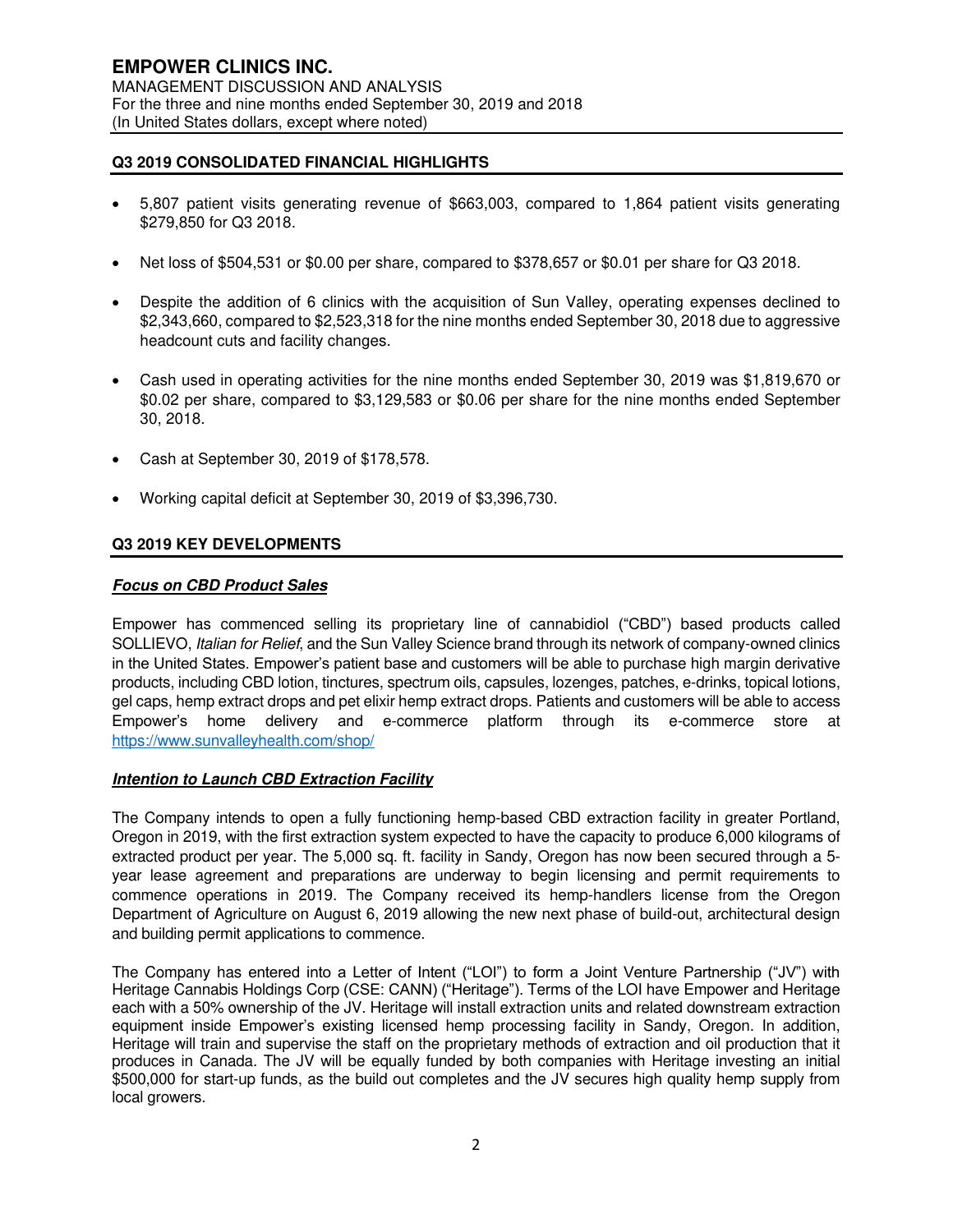# **EMPOWER CLINICS INC.**  MANAGEMENT DISCUSSION AND ANALYSIS For the three and nine months ended September 30, 2019 and 2018 (In United States dollars, except where noted)

Once operational, the JV will begin producing proprietary branded products for Empower's corporately owned physician staffed health clinics in Washington State, Oregon, and Arizona. These clinics include Sun Valley Certification Clinics Holdings LLC ("Sun Valley"), a subsidiary of Empower, which has direct marketing access to over 165,000 patients and growing as Sun Valley expands its franchised network nationwide. The JV intends to promote and potentially produce products and formulations as a result of partnerships that Heritage brings. We intend to manufacture the propriety Sollievo branded products and any new formulations the Company creates in the Sandy, Oregon facility.

# **Acquisition of Sun Valley Clinics**

Empower has completed the acquisition of the business of Sun Valley, including its interests in certain affiliates, by way of a share acquisition. Sun Valley operates a network of professional medical cannabis and pain management practices, with five clinics in Arizona, one clinic in Las Vegas, a tele-medicine platform serving California, and a fully developed franchise business model for the domestic and international medical cannabis industry.

The current Sun Valley clinic locations are:

- 4218 W Dunlap Ave, Phoenix, AZ
- 12801 W Bell Rd #145, Surprise, AZ
- 4015 E Bell Rd #130, Phoenix, AZ
- 2011 E University Dr, Mesa, AZ
- 7074 E Speedway Blvd, Tucson, AZ
- 2550 S Rainbow Blvd, Las Vegas, NV

The Company is consolidating its clinic operations under one consistent brand by merging the existing clinic operations of Sun Valley in Arizona and Nevada with the existing physical and mobile clinic operations of Empower Clinics in Washington State and Oregon State under the brand of Sun Valley Health with the website [www.sunvalleyhealth.com.](http://www.sunvalleyhealth.com/)

# **Franchise Program**

As part of the Sun Valley acquisition, the Company is launching a nationwide Sun Valley Health franchise model allowing for easy and fast nationwide scalability that will increase the distribution of Sollievo and Sun Valley CBD products, to access many more patients and consumers in new and developing markets for the Company. Franchisees will retain rights to specific territories to open and operate Sun Valley Health clinics and sell CBD products in clinics and to local sales regions. Empower receives upfront franchise fees, ongoing clinic royalties, product royalties and ownership of patient database information.

During Q3 2019, the Company launched the nationwide Sun Valley Health franchise program and has received its first signed franchise applications and has sent out preliminary Franchise Disclosure Documents (FDD) to perspective franchise applicants.

# **CBD Market Demand**

The passing in the United States of the US\$867 billion Agriculture Improvement Act (the "Farm Bill") has legalized hemp and hemp-based products. Recent reports and studies from the Brightfield Group indicate the approval of the Farm Bill could create a US\$23.7 billion industry by 2023.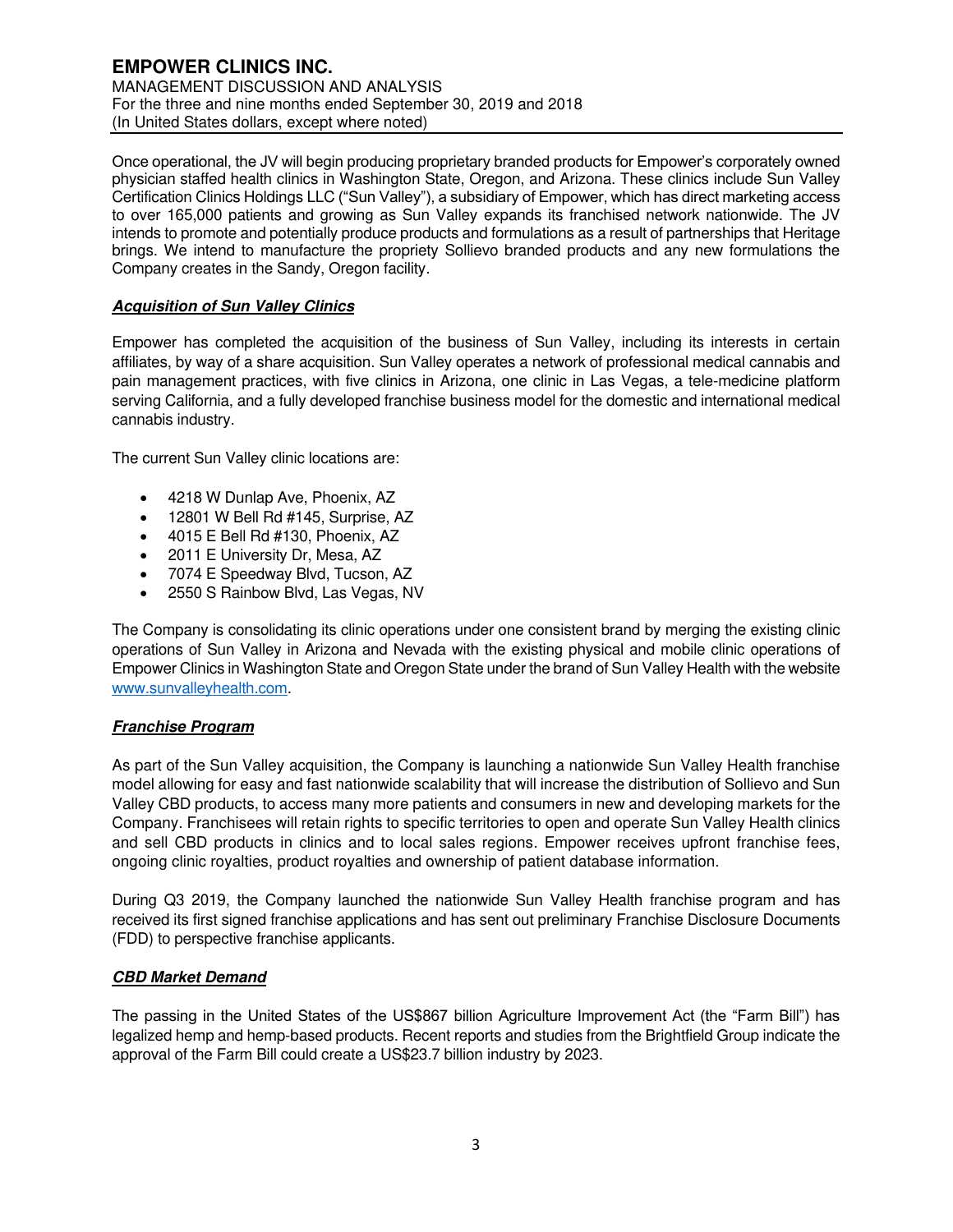# **Increased Patient Access**

With a rapidly expanding company-owned clinic network and significant expansion opportunity with the successful acquisition of Sun Valley Clinics and the roll-out of the Sun Valley franchise model, Empower anticipates it will grow its total patient list substantially in the years ahead. This is expected to provide greater opportunity for treatment analysis using artificial intelligence (AI) data collection and analysis. The objective is to utilize the current 165,000 patients and data associated with their consultations with our physicians, to potentially begin to determine measurable and quantifiable data on medical cannabis treatment option efficacy.

# **Market Leading Technology**

Empower utilizes a market-leading patient electronic management and POS system that is HIPAA compliant and provides insight to patient care. The Company supports remote patients using its tele-medicine portal, enabling patients who are unable to come to a location to benefit from a doctor consultation.

# **OVERVIEW OF THE BUSINESS**

The Company is a British Columbia incorporated Canadian company which operates a growing network of physician-staffed medical certification clinics with a primary focus on enabling patients to improve and protect their health.

The new Empower Clinics is a growth focused, vertically integrated CBD Life Sciences company committed to improving patients' lives with products, technology and health systems, through a network of medical clinics across the US.

It is expected that Empower's proprietary product line "Sollievo" will offer patients a variety of delivery methods of doctor recommended CBD based products in its clinics, online and at major retailers. With over 165,000 patients in its database, an expanding clinic footprint, a focus on new technologies, including telemedicine, and an expanded product development strategy, Empower is undertaking new growth initiatives to be positioned as a vertically integrated, diverse, market-leading service provider for complex patient requirements in 2019 and beyond.

The Company currently operates 9 physical clinics locations and multiple mobile clinics in the State of Oregon that in combination serve patients across the states of Oregon, Washington, Arizona, Nevada and operates a tele-medicine platform to serve patients in California.

As part of the Sun Valley acquisition, the Company is launching a franchise model allowing for easy and fast nationwide scalability that will increase the distribution of Sollievo, Sun Valley Science CBD products and premium wellness products and supplements, to access many more patients and consumers in new and developing markets for the Company. Franchisees will retain rights to specific territories to open and operate Sun Valley Health clinics and sell CBD products in clinics and to local sales regions. Empower receives upfront franchise fees, ongoing clinic royalties, product royalties and ownership of patient database information.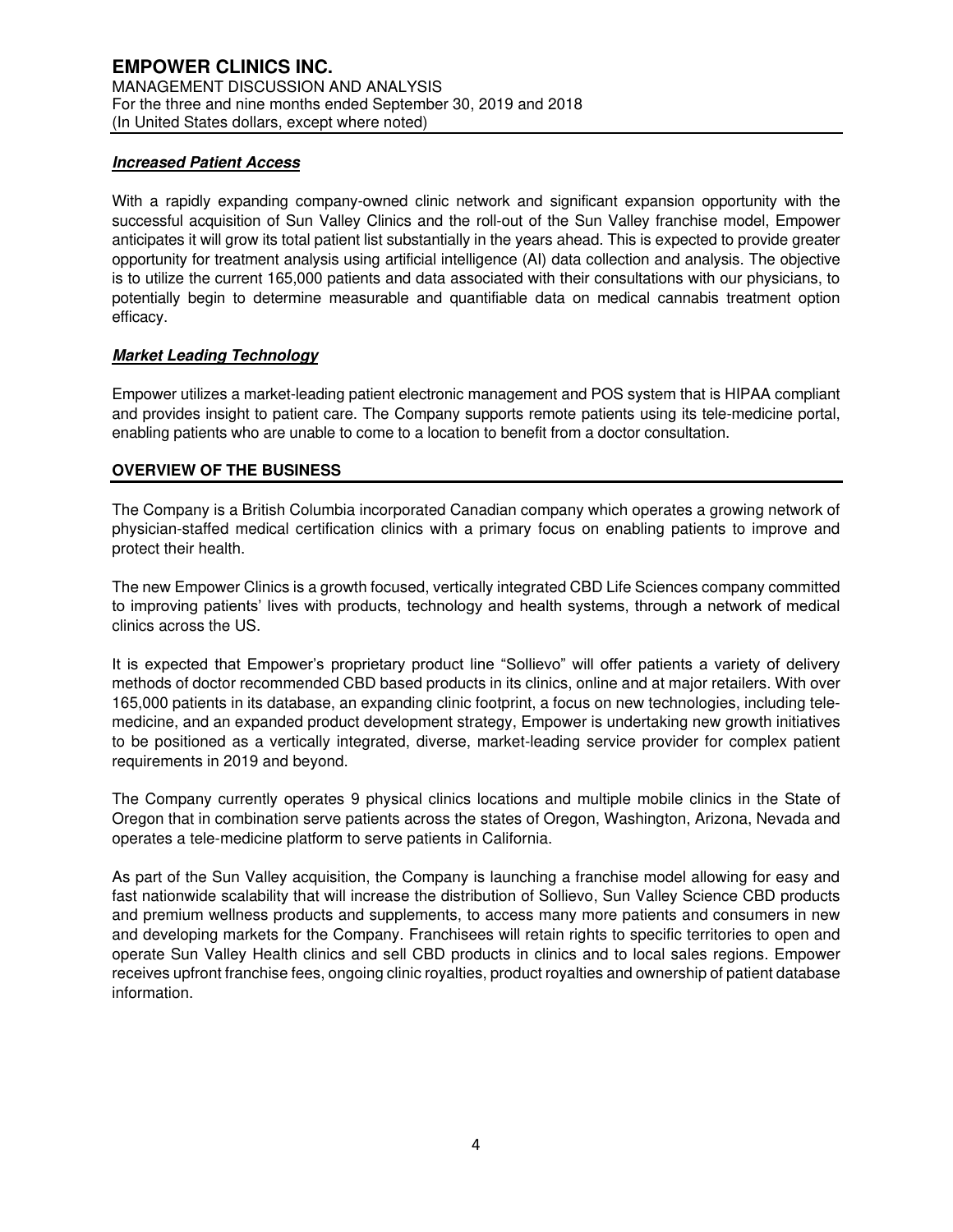The Company owns the proprietary formulations for the Sollievo line of products and the Company intends to invest in developing these formulations to become a market leading hemp-derived CBD based product distributor. Distribution of products will naturally fit into the Company's clinic strategy with the development of retail-like kiosks and professional product display counters in clinics and as a standard feature in franchises nationwide. E-commerce will be an important distribution channel going forward providing patients and general consumers the opportunity to access and purchase Company products online. Sollievo products include lotions and balms, tinctures, gel caps, pain patches and an e-drink, all at various phases of R&D and production.

The Company has developed a proprietary software platform to manage patients through the medical certification process that is a HIPAA compliant Electronic Health Record system and patient management portal. It provides improved management of patients while improving the ability of our doctors, admins and staff to treat and serve patients needs. The tele-medicine platform allows patients to register and select an appointment time to conduct a private consultation with one of our physicians, remotely through a secure video link, thereby extending the reach of our clinic operations beyond the physical clinic. We believe going forward, greater demand for professional consultations will evolve the service offering for Company owned clinics and for franchisees throughout our network.

E-commerce platforms for Sollievo and Sun Valley CBD product lines present a developing opportunity for the Company and our network of future franchise partners. The passing in the United States of the US\$867 billion Agriculture Improvement Act has legalized hemp and hemp-based products. Recent reports and studies from the Brightfield Group indicate the approval of the Farm Bill could create a US\$23.7 billion industry by 2023. Online distribution channels supported by strong social media presence, influencer strategies and the ability to reach a wide-array of consumers, will provide the Company new growth opportunities with greater overall brand awareness.

Empower will open its first CBD extraction facility in greater Portland, Oregon. The Company took possession on June 1, 2019 and we are sourcing financing to commence the build-out of a new 5,000 square foot leased building to contain the first operating extraction systems capable of producing up to 20kg per day of high-quality spectrum oil, isolate and/or distillate. The facility is strategically located in the agricultural plains of Mt. Hood, Oregon with over 200 licenced hemp farms in the neighbouring counties. Over time, the facility has the potential to be scaled to add multiple extraction, post-production and product manufacturing systems.

On August 6, 2019, the Company was awarded its hemp-handlers license from the Oregon Department of Agriculture, allowing the Company to move to the next phase of facility build-out and to start extraction operations.

On September 7, 2019, the Company entered into an LOI to form a JV with Heritage. Terms of the LOI have Empower and Heritage each with a 50% ownership of the JV. Heritage will install extraction units and related downstream extraction equipment inside Empower's existing licenced hemp processing facility in Sandy, Oregon. In addition, Heritage will train and supervise the staff on the proprietary methods of extraction and oil production that it produces in Canada. The JV will be equally funded by both companies with Heritage investing an initial \$500,000 for start-up funds, as the build out completes and the JV secures high quality hemp supply from local growers.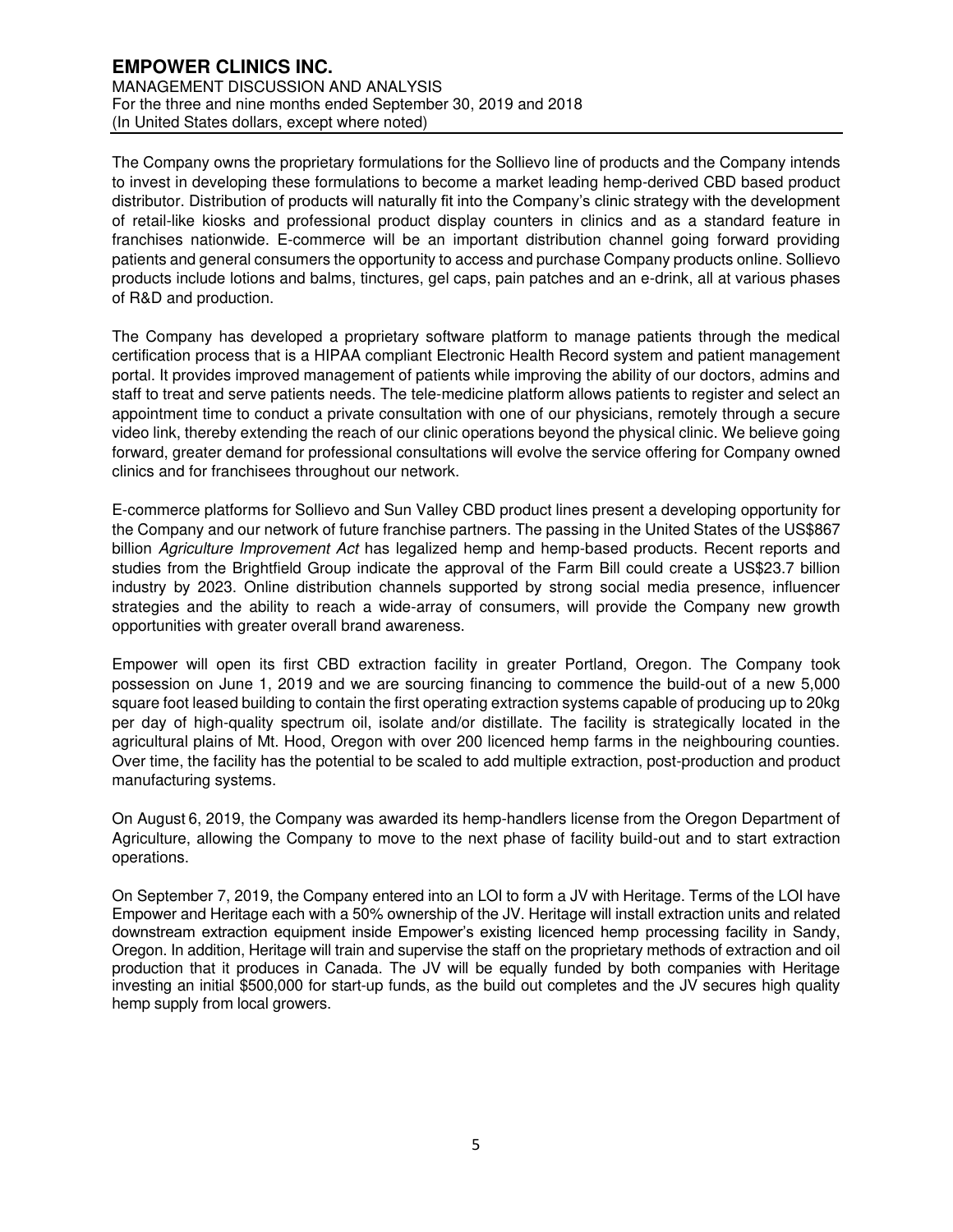# **OUTLOOK**

The Company will continue to be active and opportunistic with respect to mergers and acquisitions opportunities, with the goal of advancing its business plan and to increase shareholder value where possible. Additionally, the Company may seek to acquire third-party channel partners to increase its patient base, margin per patient, and to increase shareholder value through these operations and/or assets.

The Company is in active discussions to secure hemp bio-mass supply agreements from licensed producers in Oregon and Arizona with the objectives of locking in raw material supply agreements to support the new extraction facilities.

In addition, the Company is in active discussion with various product brands, brokers and retail sales outlet to secure short and long-term sales contracts to support the revenue growth objectives for our hempderived CBD extract and CBD based products.

Currently, the market for both clinics and CBD based products in the United States remains highly fragmented with very few nationwide competitors. The Company seeks to take advantage of this by using its capital-light expenditure model to open franchised clinics, to create highly valuable patient relationships in new markets, further develop a wide-array of CBD formulations and product lines for nationwide distribution and own and operate hemp-derived CBD extraction facilities with the first location secured in Sandy, Oregon, strategically located in the S.W. region of Portland, Oregon surrounded by over 200 hemp farms.

|                           | Q3     | Q <sub>2</sub> | Q1     | Q4   | Q3     | Q <sub>2</sub> | Q1     | Q4     | <b>YTD</b> | <b>YTD</b> |
|---------------------------|--------|----------------|--------|------|--------|----------------|--------|--------|------------|------------|
|                           | 2019   | 2019           | 2019   | 2018 | 2018   | 2018           | 2018   | 2017   | 2019       | 2018       |
| <b>FINANCIAL RESULTS:</b> |        |                |        |      |        |                |        |        |            |            |
| Net revenues              | 663    | 591            | 153    | 197  | 280    | 312            | 302    | 291    | .407       | 894        |
| Income (loss)             | (505)  | (1, 457)       | (399)  | .343 | (379)  | (3,915)        | (839)  | (815)  | (2,360)    | (5, 133)   |
| Income (loss) per share:  |        |                |        |      |        |                |        |        |            |            |
| Basic                     | (0.00) | (0.01)         | (0.01) | 0.01 | (0.00) | (0.06)         | (0.02) | (0.02) | (0.02)     | (0.09)     |
| <b>Diluted</b>            | (0.00) | (0.01)         | (0.01) | 0.01 | (0.00) | (0.06)         | (0.02) | (0.02) | (0.02)     | (0.09)     |
| Cash dividends declared   |        |                | ۰      |      |        |                |        |        |            |            |
| Total assets              | 4.943  | 5,760          | 2.417  | 514  | .546   | 1.038          | .359   | 630    | 4.943      | 1,546      |
|                           |        |                |        |      |        |                |        |        |            |            |
| <b>OPERATING RESULTS:</b> |        |                |        |      |        |                |        |        |            |            |
| Patient visits            | 5,807  | 4,299          | 1,198  | .314 | .864   | 2,187          | 2,242  | 1.893  | 11.304     | 6,293      |

# **REVIEW OF QUARTERLY RESULTS**

Amounts presented in thousands except per share amounts and patient visits:

The Company has a limited operating history, which can make it difficult for investors to evaluate the Company's operations. As a result, the prior periods shown in the above table are not necessarily comparable and should not be relied upon as an indication of future performance.

The Company is expected to remain subject to many of the risks common to early-stage enterprises for the foreseeable future, including challenges related to laws, regulations, licensing, integrating and retaining qualified employees; making effective use of limited resources; achieving market acceptance of existing and future solutions; competing against companies with greater financial and technical resources; acquiring and retaining customers; and developing new solutions.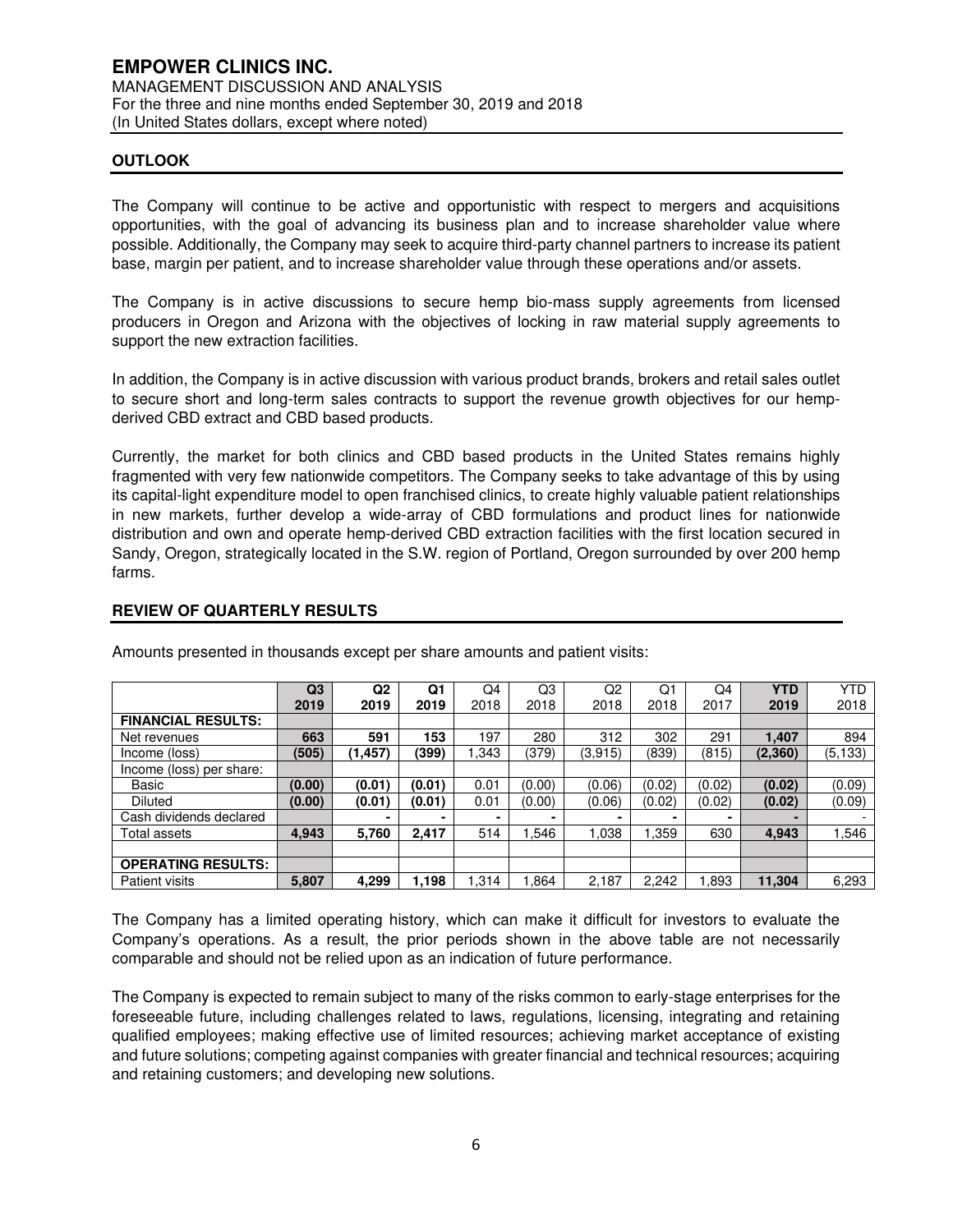# **EMPOWER CLINICS INC.**

MANAGEMENT DISCUSSION AND ANALYSIS For the three and nine months ended September 30, 2019 and 2018 (In United States dollars, except where noted)

|                                                                                                                                                                                                           | Q3 2019                                                                          | Q3 2018                            |
|-----------------------------------------------------------------------------------------------------------------------------------------------------------------------------------------------------------|----------------------------------------------------------------------------------|------------------------------------|
| Clinic revenues                                                                                                                                                                                           | \$<br>663,003<br>\$                                                              | 279,850                            |
| Direct clinic expenses                                                                                                                                                                                    | (55, 397)                                                                        | (88, 956)                          |
| Earnings from clinic operations                                                                                                                                                                           | 607,606                                                                          | 190,894                            |
| Operating expenses<br>Legal and professional fees<br>Depreciation and amortization expense<br>Share-based payments                                                                                        | (1,042,785)<br>(321, 835)<br>(79, 495)<br>(7,388)                                | (91, 534)<br>(495, 774)<br>(8,634) |
| Loss from operations                                                                                                                                                                                      | (843, 897)                                                                       | (405, 048)                         |
| Accretion expense<br>Interest income<br>Interest expense<br>Gain on change in fair value of warrant liability<br>Gain on change in fair value of conversion option<br>Restructuring<br>Other expense, net | (91, 432)<br>1,905<br>(53, 430)<br>512,415<br>126,542<br>(169, 606)<br>(12, 972) | (2,378)<br>(28, 769)               |
| Net loss and comprehensive loss for the period                                                                                                                                                            | \$<br>(504, 531)<br>\$                                                           | (378, 657)                         |

# Review of Consolidated Financial Information for Q3 2019 compared to Q3 2018

# Clinic revenues

Revenues were \$663,003, compared to \$279,850 during Q3 2018 as the Company received 5,807 patients spending on average \$114, compared to 1,864 patients spending on average \$150 during Q3 2018. The increase in clinic revenues and patient count is primarily due to the addition of the Sun Valley clinics, beginning May 1, 2019.

The Company receives revenue streams from patient visits to existing clinics throughout the network, and the Company has expanded into CBD product sales and the sale of premium wellness products. The Company expects to expand its revenue streams as the Company patient base grows, as branded CBD products are further rolled out and, the CBD extraction and product production facility becomes fully operational.

# Direct clinic expenses

Direct clinic expenses were \$55,397, compared to \$88,956 during Q3 2018. These costs represent physician and clinic support staff expenses that are required to operate the clinics and provide patient consulting services. These expenses declined despite the increase in revenues due to improved operational controls to align labor cost with direct patient consultations. The Company employs a diverse mix of physicians and practitioners.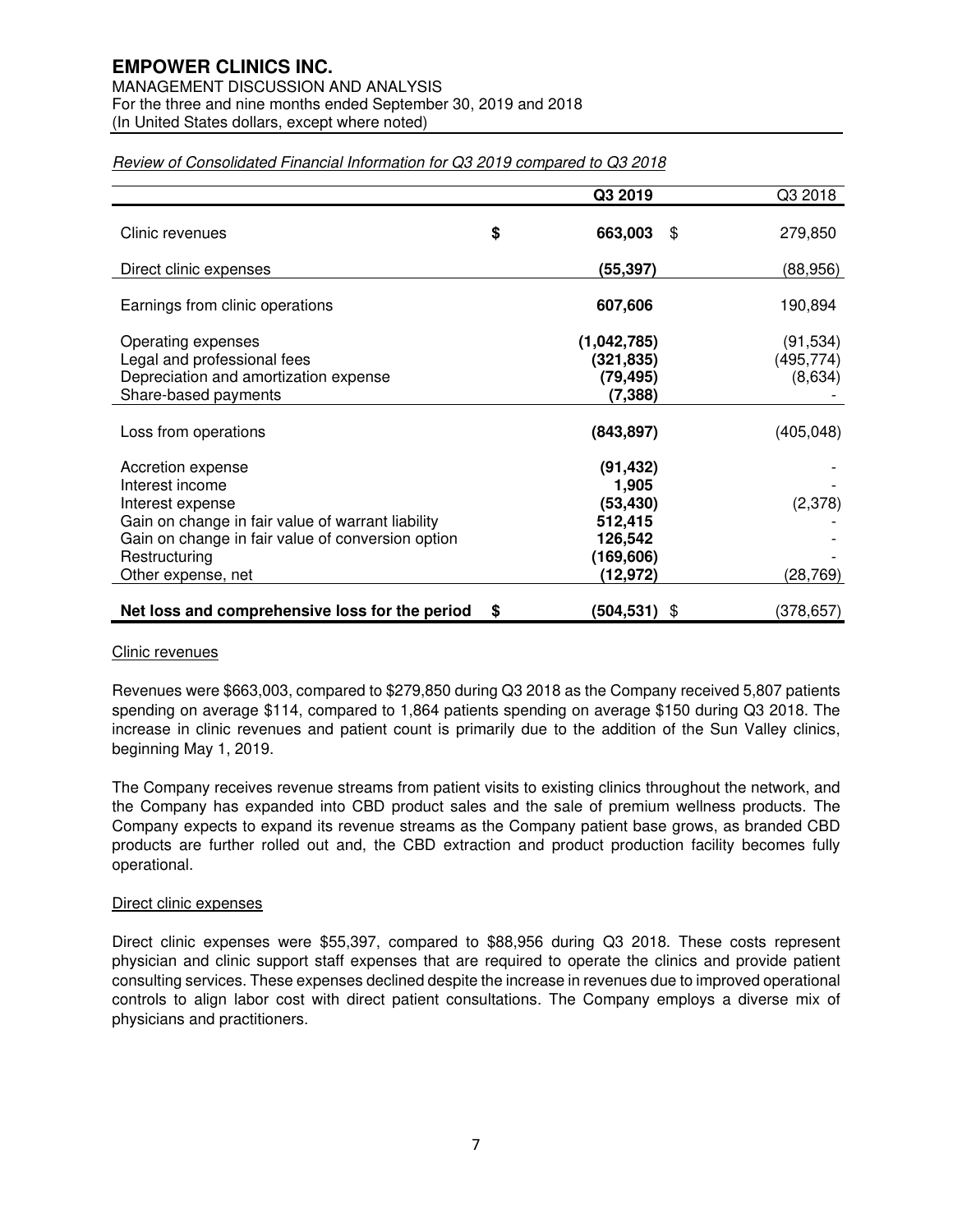#### Operating expenses

Clinic operating expenses were \$976,483, compared to \$91,534 during Q3 2018. Total operating expenses were \$1,042,785 as compared to \$91,534 comprised of:

- Costs of \$66,302 incurred for start-up of Sun Valley Franchising program.
- Compensation expense of \$58,007 in non-cash share-based payments to the CEO as compared to compensation expense of \$nil in non-cash share-based payments to the former CEO during Q3 2018.
- Operating costs related to Sun Valley which was acquired on May 1, 2019.

# Legal and professional fees

Legal and professional fees were \$321,835, compared to \$495,774 during Q3 2018. The Company expects professional service fees to drop markedly over time as many are related to successful prior litigation or "one time" events such as the fees associated with the RTO that completed in April 2018.

#### Depreciation expense

Depreciation and amortization expense was \$79,495, compared to \$8,634 during Q3 2018. The increase relates primarily to the depreciation on the right-of-use asset resulting from the adoption of IFRS 16 effective January 1, 2019.

#### Share-based payments

Share-based payments expense was \$7,388, compared to \$nil during Q3 2018. The share-based payments expense is the fair value of share options recognized as an expense during the quarter based on the fair valued determined by the Black Scholes option pricing model valuation.

# Accretion expense

Accretion expense was \$91,432, compared to \$nil during Q3 2018, in connection with the Company's convertible debentures. The increase is due to the issuance of convertible debentures during April and May 2019, thereby leading to higher accretion in Q3 2019.

#### Interest income

Interest income increased to \$1,905, compared to \$nil during Q3 2018, owing to the increase in cash.

#### Interest expense

Interest expense increased to \$53,430, compared to \$2,378 during Q3 2018, owing to increased interest expense on the lease liability resulting from the adoption of IFRS 16 effective January 1, 2019.

# Gain on change in fair value of warrant liability

The Company recorded a gain on the change in the fair value of the warrant liability of \$512,415, compared to \$nil during Q3 2018. The share purchase warrants are required to be revalued at every quarter end and the gain resulted from the decrease in the Company's share price during Q3 2019, which is a variable in determining the fair value of the warrant liability per the Black-Scholes valuation model.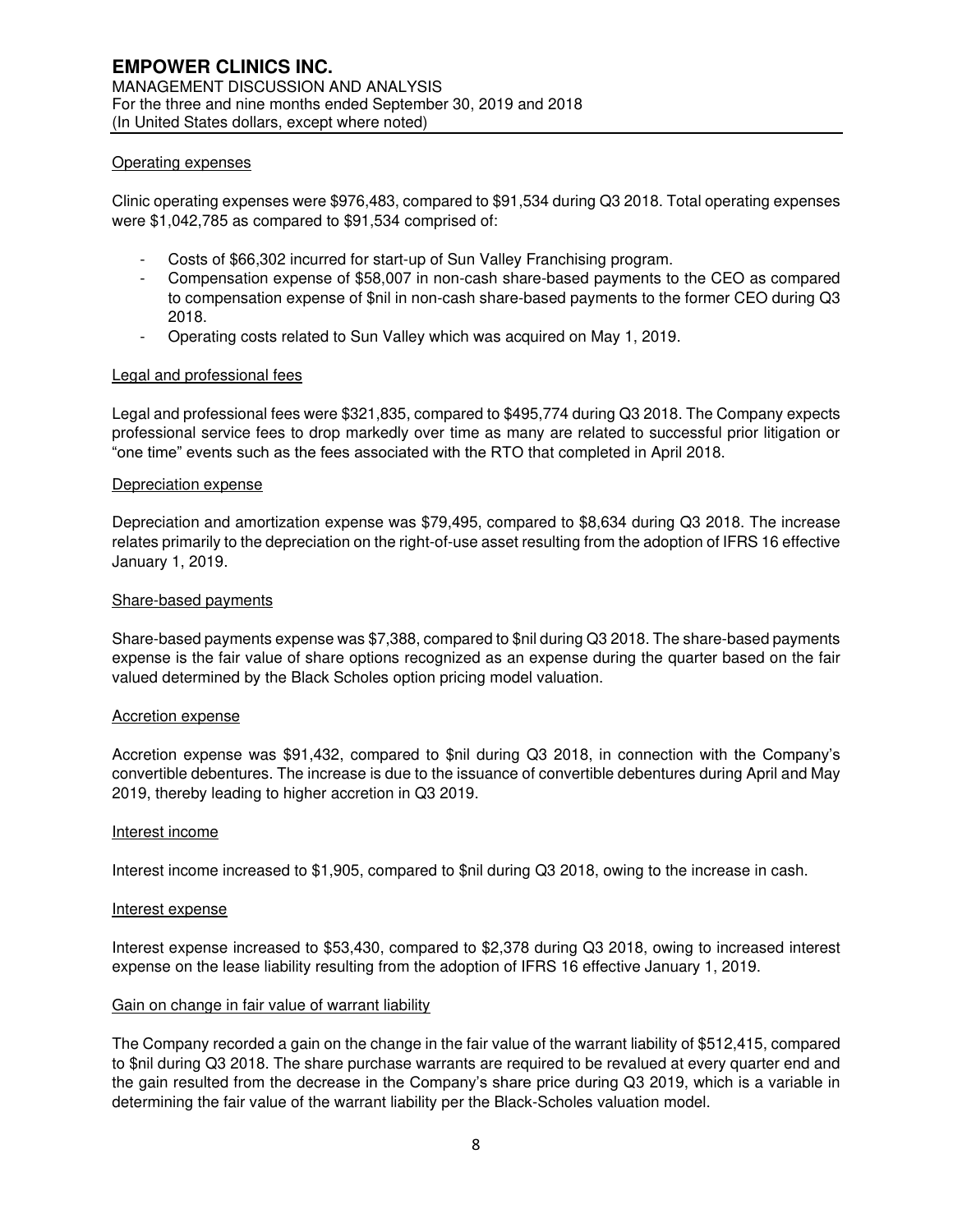# Gain on change in fair value of conversion option

The Company recorded a gain on the change in the fair value of the conversion option of \$126,542, compared to \$nil during Q3 2018. The conversion option is required to be revalued at every quarter end and the gain resulted from the decrease in the Company's share price during Q3 2019, which is a variable in determining the fair value of the conversion option.

#### **Restructuring**

The Company recorded restructuring expense of \$169,606, compared to \$nil during Q3 2018. The amount relates to a final termination settlement reached with the former CEO and other outgoing employees.

#### Other expense

The Company recorded other expense of \$12,972, compared to \$28,769 during Q3 2018. The amount relates primarily to foreign exchange losses due to the decrease in the US dollar relative to the Canadian dollar during Q3 2018.

#### Review of Consolidated Financial Information for YTD 2019 compared to YTD 2018

|                                                                                                        | <b>YTD 2019</b>           | <b>YTD 2018</b>           |
|--------------------------------------------------------------------------------------------------------|---------------------------|---------------------------|
| Clinic revenues                                                                                        | \$<br>1,406,872<br>\$     | 894,477                   |
| Direct clinic expenses                                                                                 | (177, 560)                | (301,392)                 |
| Earnings from clinic operations                                                                        | 1,229,312                 | 593,085                   |
| Operating expenses<br>Legal and professional fees                                                      | (2,343,660)<br>(755, 514) | (2,523,318)<br>(850, 655) |
| Depreciation and amortization expense<br>Share-based payments                                          | (197, 906)<br>(479, 508)  | (43, 169)<br>(892,417)    |
|                                                                                                        |                           |                           |
| Loss from operations                                                                                   | (2,547,276)               | (3,716,474)               |
| Listing fee                                                                                            |                           | (1, 143, 660)             |
| Accretion expense<br>Interest income                                                                   | (207, 031)                | (214, 680)                |
| Interest expense                                                                                       | 4,771<br>(129,089)        | (86, 803)                 |
| Loss on disposal of property and equipment                                                             | (114, 516)                |                           |
| Gain on change in fair value of warrant liability<br>Gain on change in fair value of conversion option | 673,289                   |                           |
| Restructuring                                                                                          | 190,968<br>(169, 606)     |                           |
| Other expense, net                                                                                     | (61,089)                  | (28,769)                  |
| Net loss and comprehensive loss for the period                                                         | \$<br>$(2,359,579)$ \$    | (5, 132, 848)             |

#### Clinic revenues

Revenues were \$1,406,872, compared to \$894,477 during YTD 2018 as the Company received 11,304 patients spending on average \$124, compared to 6,293 patients spending on average \$142 during YTD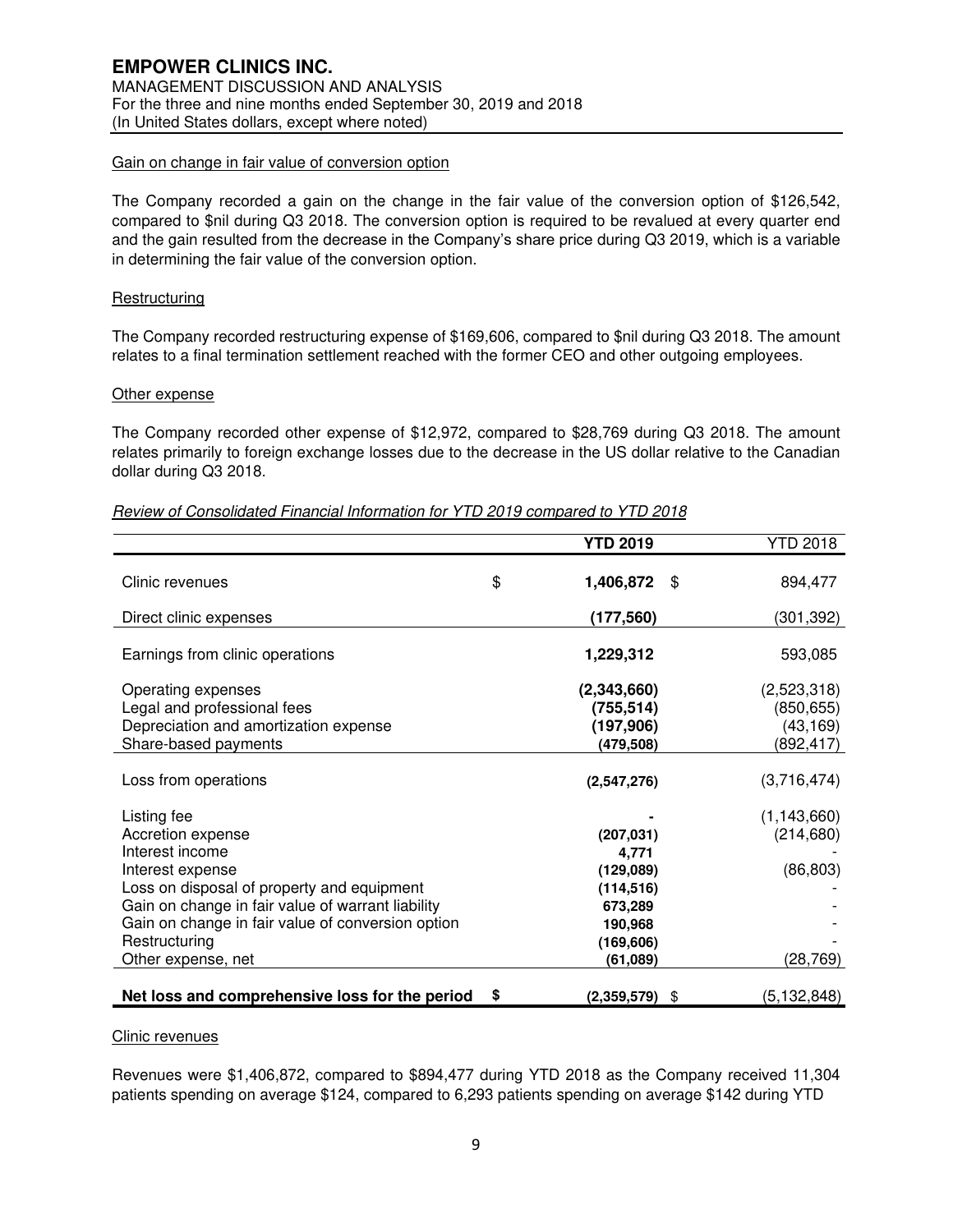2018. The increase in clinic revenues and patient count is primarily due to the addition of the Sun Valley clinics beginning May 1, 2019.

The Company receives revenue streams from patient visits to existing clinics throughout the network, and the Company has expanded into CBD product sales and the sale of premium wellness products. The Company expects to expand its revenue streams as the Company patient base grows, as branded CBD products are further rolled out and, the CBD extraction and product production facility becomes fully operational.

# Direct clinic expenses

Direct clinic expenses were \$177,560, compared to \$301,392 during YTD 2018. These costs represent physician and clinic support staff expenses that are required to operate the clinics and provide patient consulting services. These expenses declined despite the increase in revenues due to improved operational controls to align labor cost with direct patient consultations. The Company employs a diverse mix of physicians and practitioners.

#### Operating expenses

Operating expenses were \$2,343,660 compared to \$2,523,318 during YTD 2018 and includes fully burdening the inclusion of the Sun Valley acquisition and Sun Valley Health Franchising start-ups costs. Key items include the following:

- Lower operating costs in Oregon and Washington state as a result of aggressive headcount cuts and facility changes.
- Compensation expense of \$266,856 in non-cash share-based payments to the CEO as compared to compensation expense of \$892,417 in non-cash share-based payments to the former CEO during YTD 2018.
- Lower rent expense due to the adoption of IFRS 16 which resulted in a reclassification of rent expense from operating expenses to depreciation expense and interest expense.

# Legal and professional fees

Legal and professional fees were \$755,514, compared to \$850,655 during YTD 2018. The Company expects professional service fees to continue to be incurred as growth events are completed such as the Sun Valley Clinics acquisition and the required Business Acquisition Report that was filed, the Company also completed the Sun Valley Health franchise audit, an annual requirement of franchising.

#### Depreciation expense

Depreciation and amortization expense was \$197,906, compared to \$43,169 during YTD 2018. The increase relates primarily to the depreciation on the right-of-use asset resulting from the adoption of IFRS 16 effective January 1, 2019.

# Share-based payments

Share-based payments expense was \$479,508, compared to \$892,417 during YTD 2018. The share-based payments expense is the fair value of share options recognized as an expense during the year based on the fair valued determined by the Black Scholes option pricing model valuation.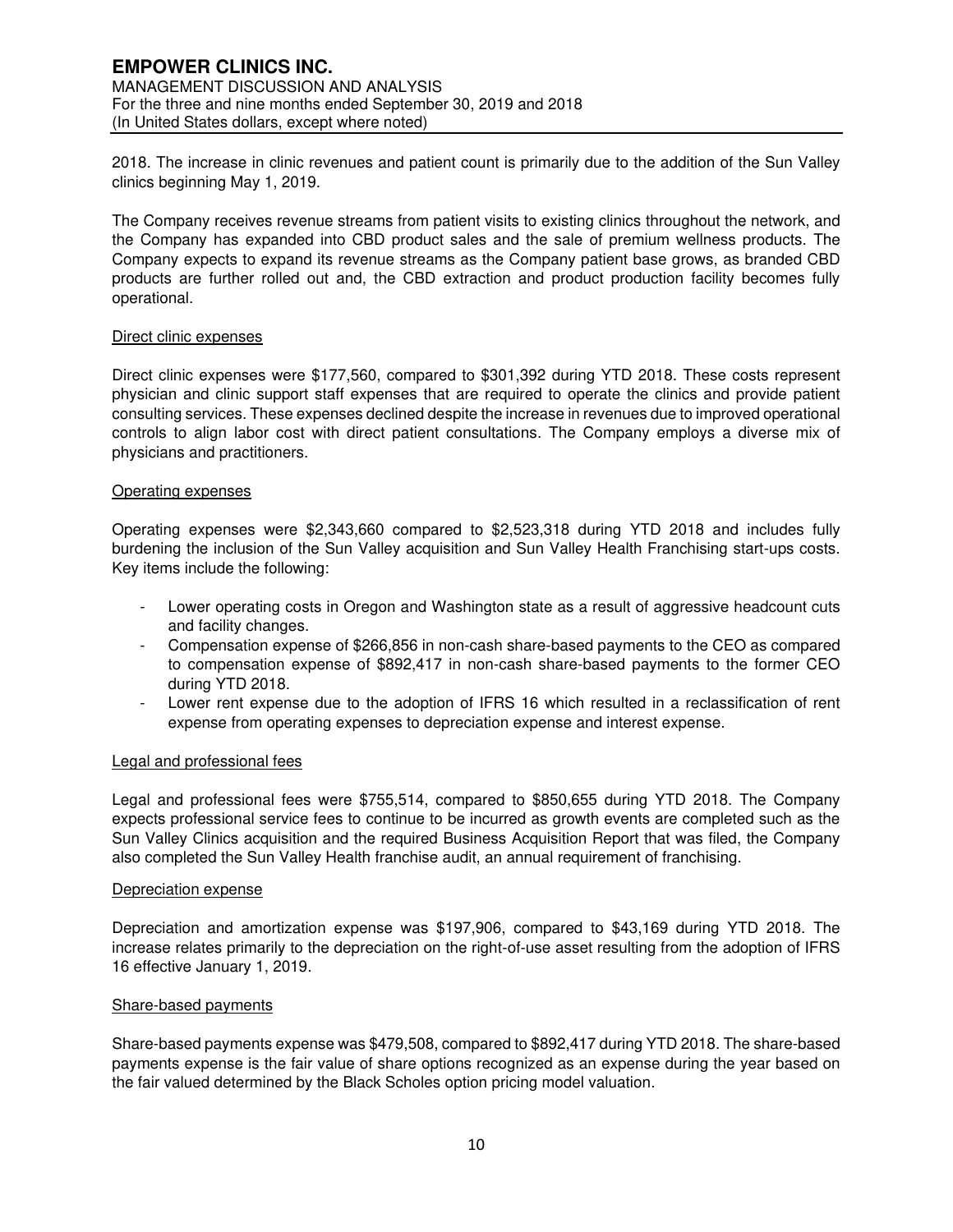# Listing fee

Listing fee expense was \$nil, compared to \$1,143,660 during YTD 2018, in connection with the Company's acquisition with Adira Energy Ltd., which did not result in any charges during YTD 2019.

#### Accretion expense

Accretion expense was \$207,031, compared to \$214,680 during YTD 2018, in connection with the Company's convertible debentures. The decrease is due to conversion of convertible debentures during April 2018 in connection with the Company's acquisition of Adira Energy Ltd., thereby leading to lower accretion in YTD 2019. This decrease was partially offset by the issuance of convertible debentures during April and May 2019, thereby leading to higher accretion in Q3 2019.

#### Interest income

Interest income increased to \$4,771, compared to \$nil during YTD 2018, owing to the increase in cash.

#### Interest expense

Interest expense increased to \$129,089, compared to \$86,803 during Q3 2018, owing to the issuance of convertible debentures during April and May 2019 and increased interest expense on the lease liability resulting from the adoption of IFRS 16 effective January 1, 2019.

#### Loss on disposal of property and equipment

The Company recorded a loss of \$114,516, compared to \$nil during YTD 2018, related to leasehold improvements for the Chicago clinic when the lease was terminated in May 2019.

# Gain on change in fair value of warrant liability

The Company recorded a gain on the change in the fair value of the warrant liability of \$673,289 compared to \$nil during YTD 2018. The share purchase warrants are required to be revalued at every quarter end and the gain resulted from the decrease in the Company's share price during YTD 2019, which is a variable in determining the fair value of the warrant liability per the Black-Scholes valuation model.

# Gain on change in fair value of conversion option

The Company recorded a gain on the change in the fair value of the conversion option of \$190,968, compared to \$nil during YTD 2018. The conversion option is required to be revalued at every quarter end and the gain resulted from the decrease in the Company's share price during YTD 2019, which is a variable in determining the fair value of the conversion option.

# **Restructuring**

The Company recorded restructuring expense of \$169,606, compared to \$nil during YTD 2018. The amount relates to a final termination settlement reached with the former CEO and other outgoing employees.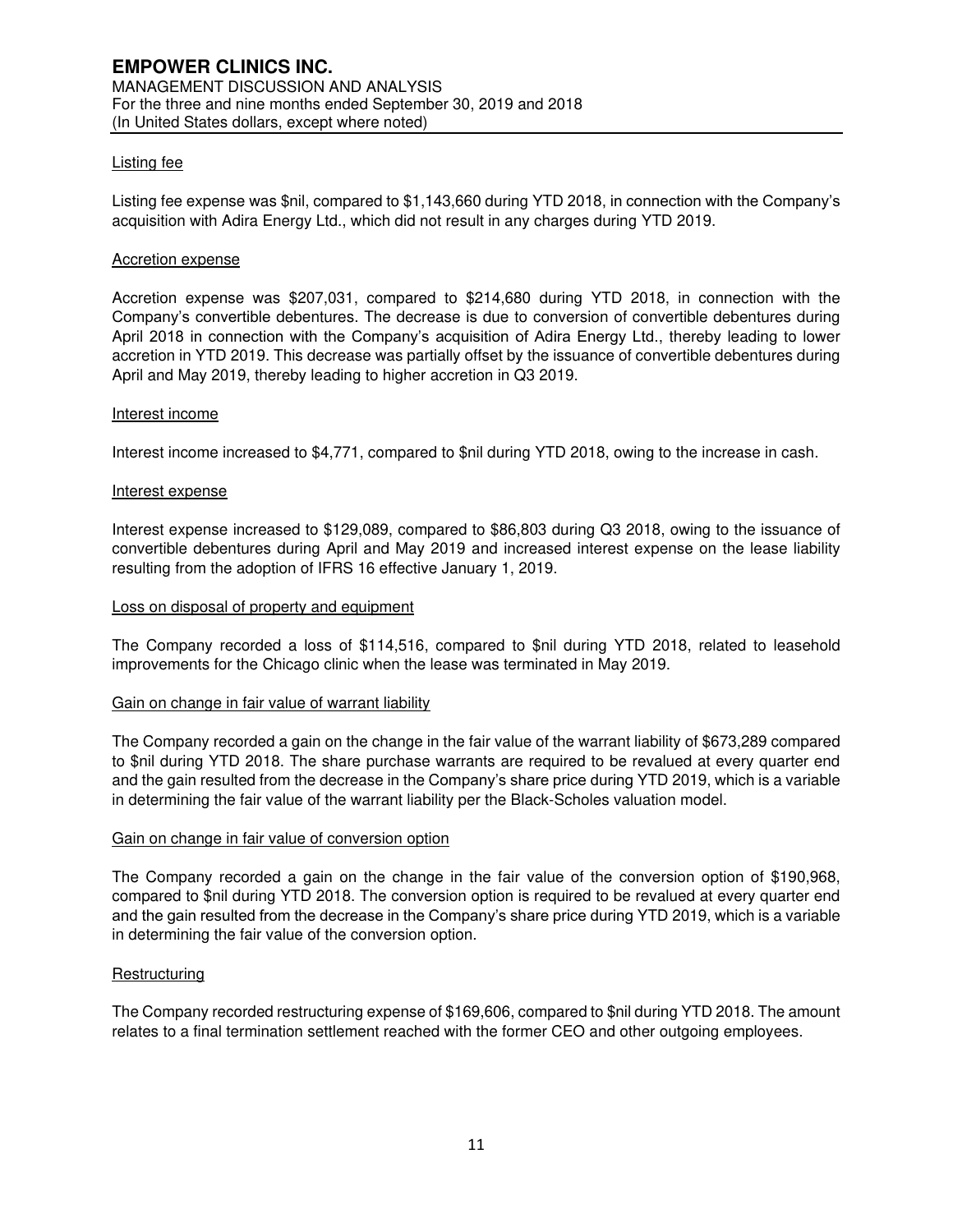# Other expense

The Company recorded other expense of \$61,089, compared to \$28,769 during YTD 2018. The amount relates primarily to foreign exchange losses due to the decrease in the US dollar relative to the Canadian dollar during YTD 2018.

# **LIQUIDITY, CASH FLOWS AND CAPITAL RESOURCES**

# **Liquidity**

Liquidity risk is the risk that the Company will encounter difficulties in meeting obligations associated with its financial liabilities and other contractual obligations. The Company's strategy for managing liquidity is based on achieving positive cash flows from operations to internally fund operating and capital requirements.

Factors that may affect the Company's liquidity are continuously monitored. These factors include the number of patient visits, average patient spend per visit, operating costs, capital costs, income tax refunds, foreign currency fluctuations, seasonality, market immaturity and a highly fluid environment related to state and federal law passage and regulations.

In the event that the Company is adversely affected by any of these factors and, as a result, the operating cash flows are not sufficient to meet the Company's working capital requirements there is no guarantee that the Company would be able to raise additional capital on acceptable terms to fund a potential cash shortfall. Consequently, the Company is subject to liquidity risk.

The Company will need to procure additional financing in order to fund its ongoing operation. The Company intends to obtain such financing through equity financing, and there can be no assurance that the Company can raise the required capital it needs to build and expand as expected, nor that the capital markets will fund the business of the Company. Without this additional financing, the Company may be unable to achieve positive cash flow and earnings as quickly as anticipated, these uncertainties cast a significant doubt about the Company's ability to continue as a going concern.

| As at                                    | <b>September 30, 2019</b> | December 31, 2018 |  |
|------------------------------------------|---------------------------|-------------------|--|
|                                          |                           |                   |  |
| Cash                                     | \$<br>178,578             | 157,668<br>- \$   |  |
| Accounts receivable                      | 67,300                    |                   |  |
| Prepaid expenses                         | 71,667                    | 29,475            |  |
| <b>Total Current Assets</b>              | 317,545                   | 187,143           |  |
| Accounts payable and accrued liabilities | 1,262,106                 | 1,554,892         |  |
| Share subscriptions                      |                           | 61,167            |  |
| Notes payable                            | 767,085                   | 610,444           |  |
| Due to related parties                   |                           | 12,575            |  |
| Convertible debentures payable           | 724,705                   | 274,466           |  |
| Secured loan payable                     | 750,307                   | 717,460           |  |
| Current portion of lease liability       | 210,072                   |                   |  |
| <b>Total Current Liabilities</b>         | 3,714,275                 | 3,231,004         |  |
|                                          |                           |                   |  |
| <b>Working Capital</b>                   | \$<br>$(3,396,730)$ \$    | (3,043,861)       |  |

At September 30, 2019, the Company had a working capital deficit of \$3,396,730, as follows: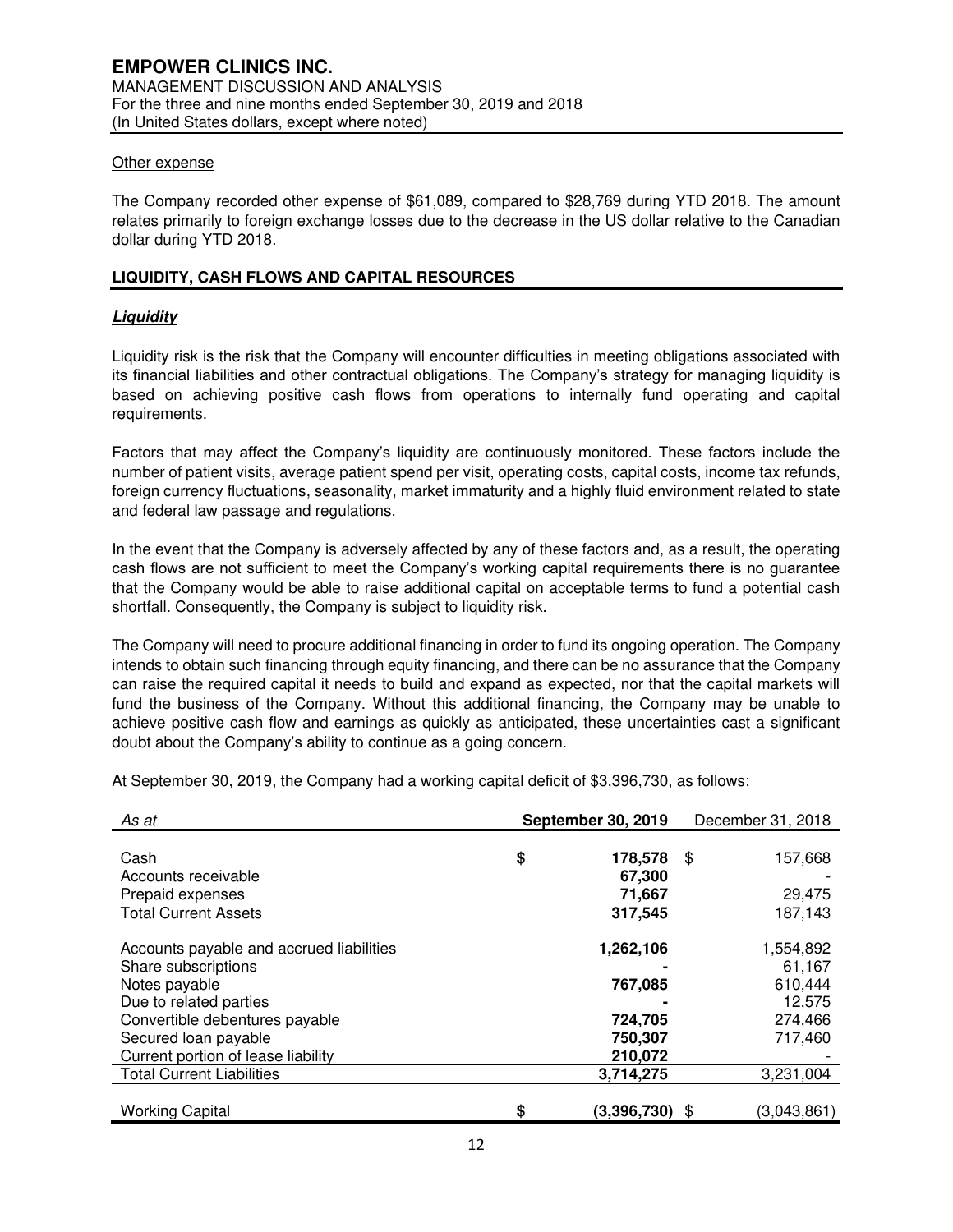# **EMPOWER CLINICS INC.**

MANAGEMENT DISCUSSION AND ANALYSIS For the three and nine months ended September 30, 2019 and 2018 (In United States dollars, except where noted)

# **Cash Flow**

|                                           |    | <b>YTD 2019</b>  | YTD 2018      |
|-------------------------------------------|----|------------------|---------------|
| Net cash used in operating activities     | \$ | $(1,819,670)$ \$ | (3, 129, 583) |
| Net cash used in investing activities     |    | (629, 636)       | (100, 227)    |
| Net cash provided by financing activities |    | 2,470,216        | 3,509,602     |
| Increase in cash                          | S  | 20,910           | 279,792       |

# Review of cash flow YTD 2019 compared to YTD 2018:

Cash used in operating activities was \$1,819,670, compared to \$3,129,583 during YTD 2018:

- Net loss was \$2,359,579, compared to \$5,132,848. Included in net loss are non-cash items of \$876,701 for YTD 2019 as compared to \$2,932,197 for YTD 2018.
- Movements in accounts receivables decreased cash by \$66,934, compared to increasing cash by \$10,541 during YTD 2018.
- Movements in prepaid expenses decreased cash by \$22,439, compared to decreasing cash by \$589,463 during YTD 2018.
- Movements in accounts payable and accrued liabilities decreased cash by \$247,419, compared to decreasing cash by \$350,010 during YTD 2018.

Cash used in investing activities was \$629,636, compared to \$100,227 during YTD 2018, as a result of cash spend on the acquisition of Sun Valley.

Cash provided by financing activities was \$2,470,216, compared to cash provided by financing activities of \$3,509,602 during YTD 2018:

- Common shares issued for cash increased cash by \$1,825,214, compared to \$2,801,996 during YTD 2018.
- Advances from convertible debentures increased cash by \$717,851, compared to \$373,504 during YTD 2018.
- Cash acquired in the acquisition of Sun Valley increased cash by \$94,090, compared to \$nil during YTD 2018 related to the acquisition of Adira Energy Ltd.
- Advances from notes payable increased cash by \$33,842, compared to \$345,000 during YTD 2018.
- Share issue costs decreased cash by \$70,097 compared to \$nil during YTD 2018.
- Payment of lease liability decreased cash by \$136,156 resulting from the adoption of IFRS 16 effective January 1, 2019.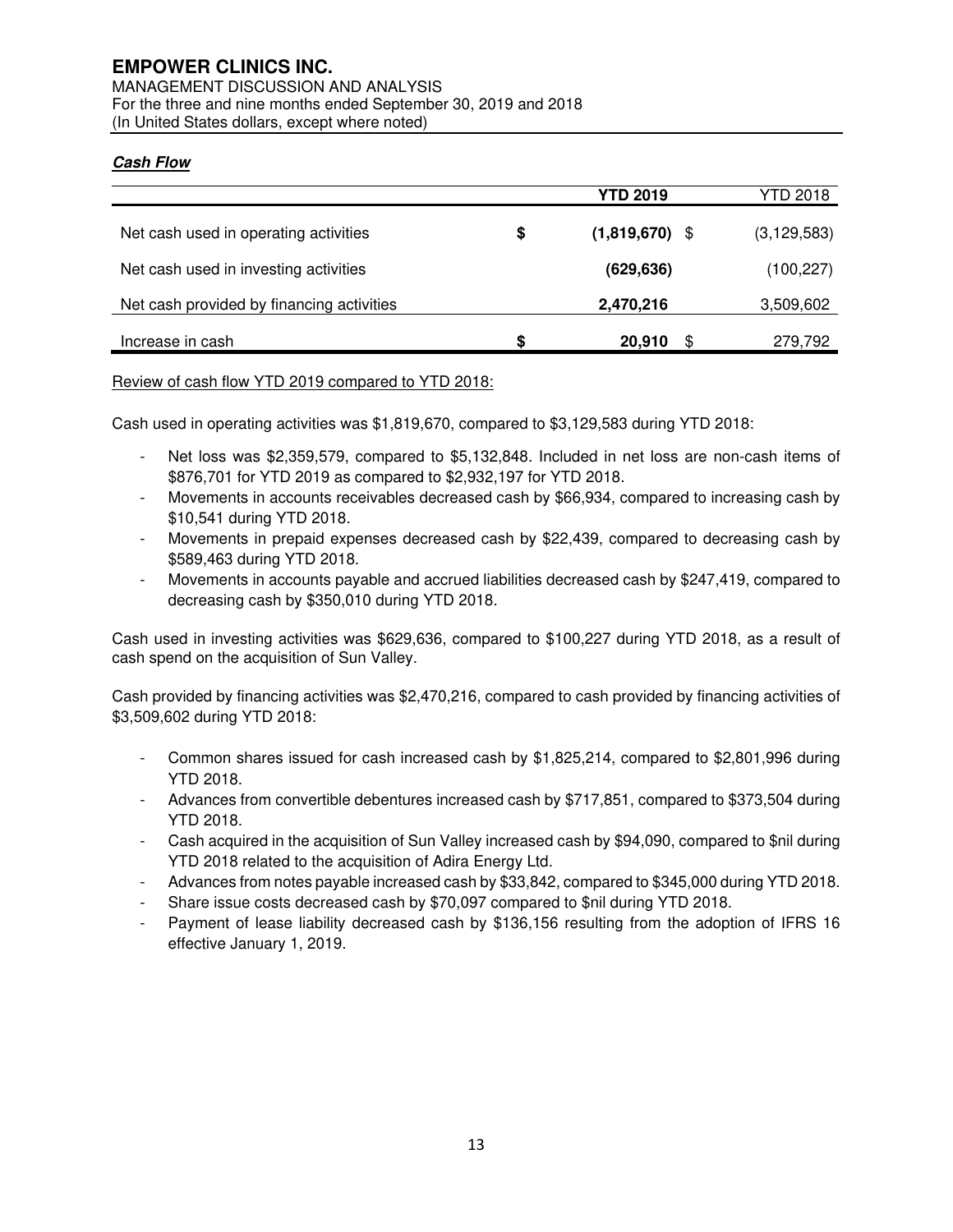# **Capital Resources**

The capital of the Company consists of consolidated equity, notes payable, convertible debentures and secured loan payable, net of cash.

| As at                  |     | <b>September 30, 2019</b> | December 31, 2018 |
|------------------------|-----|---------------------------|-------------------|
| Equity                 | \$  | 213,713<br>\$             | (2,996,220)       |
| Notes payable          |     | 767,085                   | 760,715           |
| Convertible debentures |     | 724,705                   | 274,466           |
| Secured loan payable   |     | 750,307                   | 717,460           |
|                        |     | (2,455,810)               | (1,243,579)       |
| Less: cash             |     | (178, 578)                | (157,668)         |
|                        | \$. | (2,634,388)<br>S          | (1,401,247)       |

The board of directors of the Company has overall responsibility for the establishment and oversight of the Company's risk management policies on an annual basis. The Company's board of directors identifies and evaluates the Company's financial risks and is charged with the responsibility of establishing controls and procedures to ensure financial risks are mitigated.

The Company's objectives when managing capital are to pursue and complete the identification and evaluation of assets, properties or businesses with a view to acquisition. The Company does not have any externally imposed capital requirements to which it is subject.

The Company manages the capital structure and makes adjustments to it in light of changes in economic conditions and the risk characteristics of the underlying assets. To maintain or adjust the capital structure, the Company may attempt to issue new common shares or adjust the amount of cash.

The Company's investment policy is to invest excess cash in investment instruments at high credit, quality financial institutions with terms to maturity selected with regards to the expected time of expenditures from continuing operations.

# **OFF-BALANCE SHEET ARRANGEMENTS**

The Company has not entered into any material off-balance sheet arrangements such as guarantee contracts, contingent interests in assets transferred to unconsolidated entities, derivative financial obligations or arrangements with respect to any obligations under a variable interest equity arrangement.

# **RELATED PARTY TRANSACTIONS**

The aggregate value of transactions and outstanding balances relating to key management personnel were as follows:

The Company's related parties include key management personnel and any transactions with such parties for goods and/or services that are made on regular commercial terms. During the three and nine months ended September 30, 2019 and 2018, the Company did not enter into any transactions with related parties outside of compensation to key management personnel as disclosed below.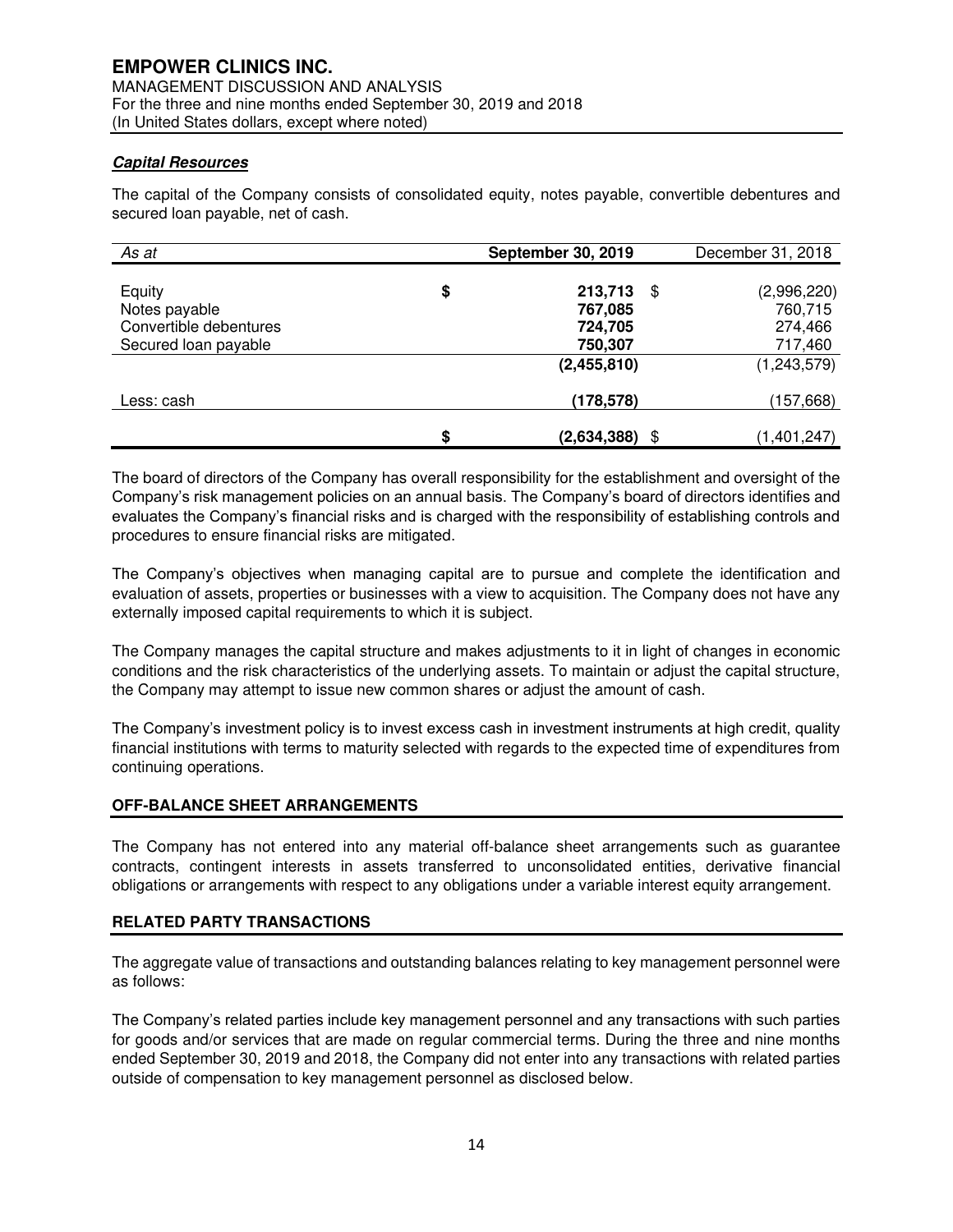Key management are those personnel having the authority and responsibility for planning, directing, and controlling the Company. Salaries and benefits, bonuses, and termination benefits are included in operating expenses and share-based payments are recorded as share-based payment expense or share capital.

Key management compensation includes:

|                       | Three months ended September 30 |                |     | Nine months ended September 30 |     |         |  |         |
|-----------------------|---------------------------------|----------------|-----|--------------------------------|-----|---------|--|---------|
|                       |                                 | 2019           |     | 2018                           |     | 2019    |  | 2018    |
| Salaries and benefits |                                 | 143,767        | -\$ | $\overline{\phantom{a}}$       | - S | 465.113 |  | 50,000  |
| Share-based payments  |                                 | $\blacksquare$ |     | $\overline{\phantom{0}}$       |     | 472.120 |  | 891.417 |
|                       |                                 | 143.767        |     | ۰                              |     | 922.273 |  | 942.417 |

Included in salaries and benefits for the three and nine months ended September 30, 2019 is share based compensation of \$58,007 and \$266,853 (three and nine months ended September 30, 2018 - \$nil and \$892,417) related to common shares awarded to the CEO.

As at September 30, 2019, \$nil (December 31, 2018 - \$12,575) is due to related parties for final settlement of the purchase of Presto operations. Following the dismissal of legal actions with the former President and director of its subsidiary companies, as disclosed in the December 31, 2018 annual audited consolidated financial statements, the Company determined that there is no longer an obligation with respect to the final settlement and as such, the amount has been credited to operations expense. The outstanding balance was non-interest bearing, unsecured and due on demand.

# **INTERNATIONAL FINANCIAL REPORTING STANDARDS**

The consolidated financial statements have been prepared in accordance with IFRS as issued by the IASB, effective as of September 30, 2019. The Company's significant accounting policies are described in note 3 of the Company's consolidated financial statements for the years ended December 31, 2018 and 2017 and note 3 to the September 30, 2019 unaudited condensed interim consolidated financial statements.

# **CRITICAL ACCOUNTING POLICIES AND ESTIMATES**

The preparation of the Company's consolidated financial statements in conformity with IFRS requires management to make estimates based on assumptions about future events that affect the reported amounts of assets and liabilities and disclosures of contingent assets and liabilities at the date of the financial statements and the reported amounts of revenues and expenses during the reporting period.

The estimates and associated assumptions are based on historical experience and various other factors that are believed to be reasonable under the circumstances, the results of which form the basis of making the judgements about carrying values of assets and liabilities that are not readily apparent from other sources. Actual results could differ from those estimates. The estimates and underlying assumptions are reviewed on an ongoing basis. Revisions to accounting estimates are recognized prospectively in the period in which the estimate is revised. Management has made the following critical judgements and estimates:

# **Critical judgements in applying accounting policies**

Critical judgements made by management in applying the Company's accounting policies, apart from those involving estimations, that have the most significant effect on the amounts recognized in the Company's consolidated financial statements are as follows: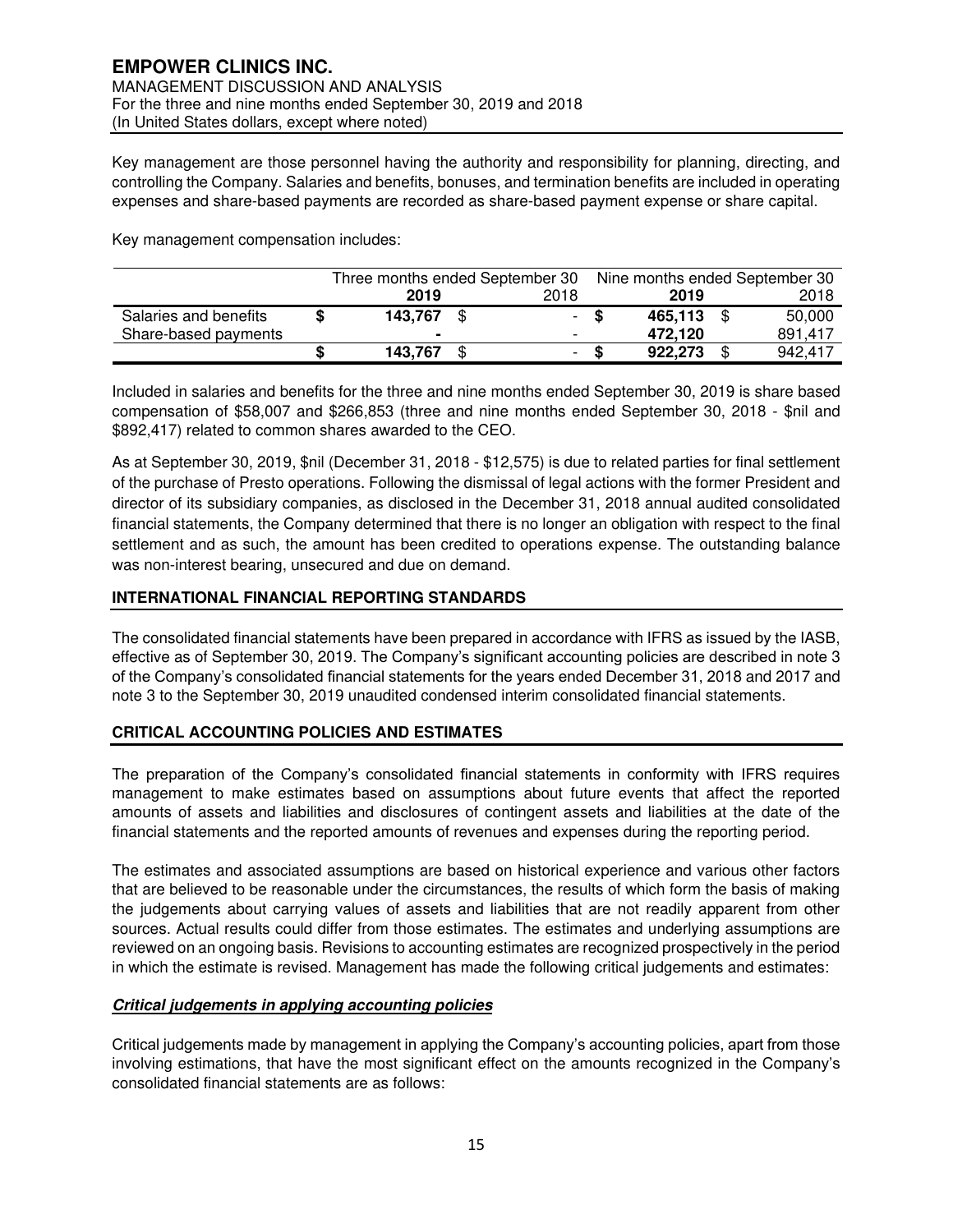# Functional currency

The functional currency for each of the Company's subsidiaries is the currency of the primary economic environment in which the respective entity operates; the Company has determined the functional currency of each entity to be the US dollar. Such determination involves certain judgements to identify the primary economic environment. The Company reconsiders the functional currency of its subsidiaries if there is a change in events and/or conditions which determine the primary economic environment.

# Assessment of indicators of impairment

At the end of each reporting period, the Company assesses whether there are any indicators, from external and internal sources of information, that an asset or cash generating unit ("CGU") may be impaired, thereby requiring adjustment to the carrying value. The Company identified the sustained decrease in market capitalization as an indicator of impairment during the period ended September 30, 2019.

As a result of these impairment indicators, the Company assessed the intangible assets and assets held for sale CGUs for impairment and concluded the recoverable value of each CGU was greater than its carrying value and no impairment was required.

# Revenue recognition as a result of adopting IFRS 15

# Determination of performance obligations

The Company applied judgement to determine if a good or service that is promised to a customer is distinct based on whether the customer can benefit from the good or service on its own or together with other readily available resources and whether the good or service is separately identifiable. Based on these criteria, the Company determined the primary performance obligation relating to its sales contracts is the delivery of service to its patients.

# Transfer of control

Judgement is required to determine when transfer of control occurs relating to the sale of the Company's services to its patients. Management based its assessment on a number of indicators of control, which include, but are not limited to whether the Company has present right of payment, and whether the physical possession of the goods, significant risks and rewards and legal title have been transferred to the customer.

# **Key sources of estimation uncertainty**

Significant assumptions about the future and other major sources of estimation uncertainty at the end of the reporting period that may result in a material adjustment to the carrying amounts of the Company's assets and liabilities are as follows:

# Current and deferred taxes

The Company's provision for income taxes is estimated based on the expected annual effective tax rates (and tax laws) that have been enacted or substantively enacted by the end of the reporting period. The current and deferred components of income taxes are estimated based on forecasted movements in temporary differences. Changes to the expected annual effective tax rate and differences between the

actual and expected effective tax rate and between actual and forecasted movements in temporary differences will result in adjustments to the Company's provision for income taxes in the period changes are made and/or differences are identified.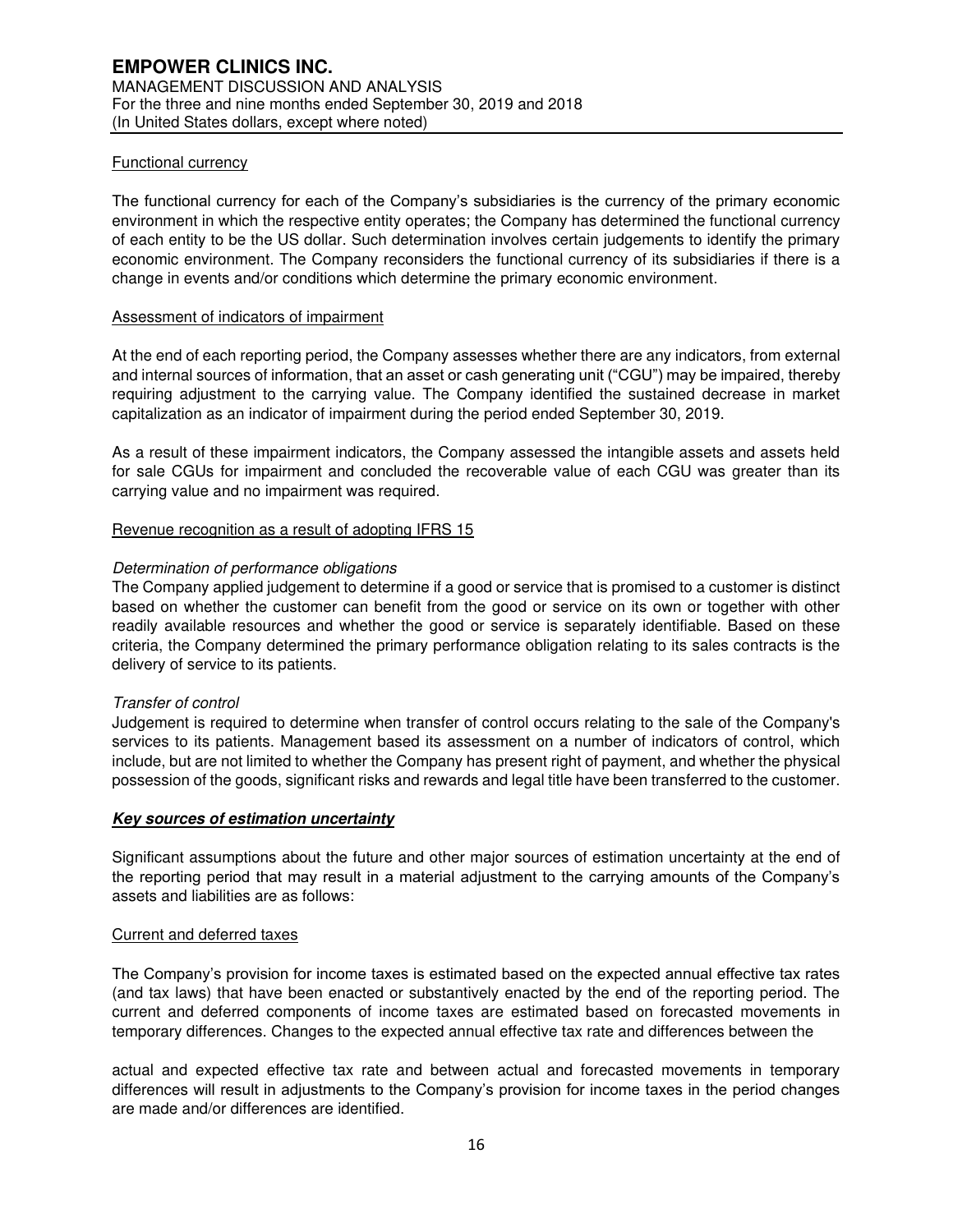In assessing the probability of realizing income tax assets recognized, management makes estimates related to expectations of future taxable income, applicable tax planning opportunities, expected timing of reversals of existing temporary differences and the likelihood that tax positions taken will be sustained upon examination by applicable tax authorities. In making its assessments, management gives additional weight to positive and negative evidence that can be objectively verified. Estimates of future taxable income are based on forecasted cash flows from operations and the application of existing tax laws in each jurisdiction. Forecasted cash flows from operations are based on patient visits are internally developed and reviewed by management. Weight is attached to tax planning opportunities that are within the Company's control, and are feasible and implementable without significant obstacles.

The likelihood that tax positions taken will be sustained upon examination by applicable tax authorities is assessed based on individual facts and circumstances of the relevant tax position evaluated in light of all available evidence.

Where applicable tax laws and regulations are either unclear or subject to ongoing varying interpretations, it is reasonably possible that changes in these estimates can occur that materially affect the amounts of income tax assets recognized. At the end of each reporting period, the Company reassesses unrecognized income tax assets.

# Equity-settled share-based payments

Share-based payments are measured at fair value. Options and warrants are measured using the Black-Scholes option pricing model based on estimated fair values of all share-based awards at the date of grant and are expensed to earnings or loss from operations over each award's vesting period. The Black-Scholes option pricing model utilizes subjective assumptions such as expected price volatility and expected life of the option. Changes in these input assumptions can significantly affect the fair value estimate.

# **Contingencies**

Due to the nature of the Company's operations, various legal and tax matters can arise from time to time. In the event that management's estimate of the future resolution of these matters changes, the Company will recognize the effects of the changes in its consolidated financial statements for the period in which such changes occur.

# **CHANGES IN ACCOUNTING STANDARDS**

The accounting policies applied in the preparation of the Company's annual consolidated financial statements for the years ended December 31, 2018 and 2017, are consistent with new standards and amendments to standards, except for the following:

# Shares held in escrow

The Company has issued common shares held in escrow as a part of a compensation arrangement. The fair value of the escrowed shares is recognized as compensation expense with a corresponding credit to reserves, as the common shares vest. Upon release from escrow, the amounts previously recognized in reserves are recorded as an increase to share capital. The Company revises its estimated period over which the compensation expense is recorded if subsequent information indicates this period differs from previous estimates. Any change is accounted for prospectively as a change in estimate.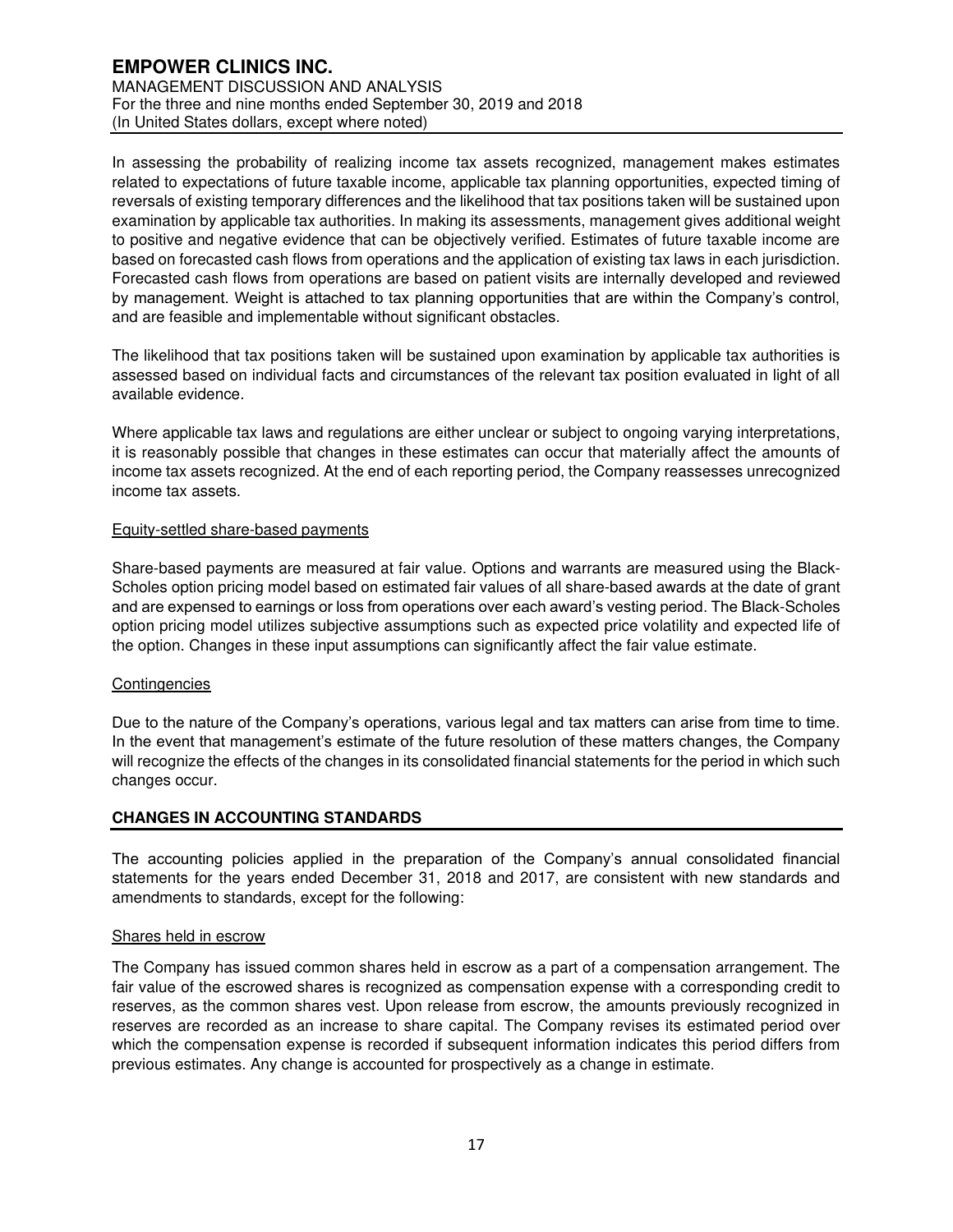# **Leases**

The Company adopted IFRS 16 using the modified retrospective approach on January 1, 2019. Under this method, the cumulative effect of initially applying the standard is recognized in retained earnings at January 1, 2019. Accordingly, the comparative information presented for 2018 has not been restated and is presented as previously reported under IAS 17 - Leases and IFRIC 4 - Determining Whether an Arrangement Contains a Lease.

On transition, the Company elected to apply the transition practical expedient allowing the standard to be applied only to contracts that were previously identified as lease under IAS 17. The Company also elected to use the recognition exemptions for lease contracts that, at the commencement date, have a lease term of 12 months or less and do not contain a purchase option (short-term leases), lease contracts for which the underlying asset is of low value (low-value assets). The transition and impact are further disclosed in note 3 to the September 30, 2019 unaudited condensed interim consolidated financial statements.

# **OUTSTANDING SHARE DATA**

The authorized capital of the Company consists of an unlimited number of common shares without par value. The Company had the following securities outstanding as at the date of this MD&A:

| <b>Type of Security</b> | <b>Number Outstanding</b> |  |  |  |  |
|-------------------------|---------------------------|--|--|--|--|
| <b>Common Shares</b>    | 137.697.430               |  |  |  |  |
| <b>Stock Options</b>    | 10.450.000                |  |  |  |  |
| Warrants                | 48.342.142                |  |  |  |  |

# **RISKS AND UNCERTAINTIES**

For a detailed listing of the risk factors faced by the Company, please refer to the Company's MD&A for the year ended December 31, 2018.

# **CAUTIONARY NOTE REGARDING FORWARD LOOKING STATEMENTS**

This MD&A contains certain information that may constitute "forward-looking information" and "forwardlooking statements" (collectively, "**forward-looking statements**") which are based upon the Company's current internal expectations, estimates, projections, assumptions and beliefs. Such statements can be identified by the use of forward-looking terminology such as "expect," "likely", "may," "will," "should," "intend," or "anticipate", "potential", "proposed", "estimate" and other similar words, including negative and grammatical variations thereof, or statements that certain events or conditions "may" or "will" happen, or by discussions of strategy. Forward-looking statements include estimates, plans, expectations, opinions, forecasts, projections, targets, guidance, or other statements that are not statements of fact. The forwardlooking statements included in this MD&A are made only as of the date of this MD&A.

Forward-looking statements in this MD&A include, but are not limited to, statements with respect to:

- licensing risks;
- regulatory risks;
- change in laws, regulations and guidelines;
- market risks;
- expansion of facilities;
- history of net losses; and
- competition.